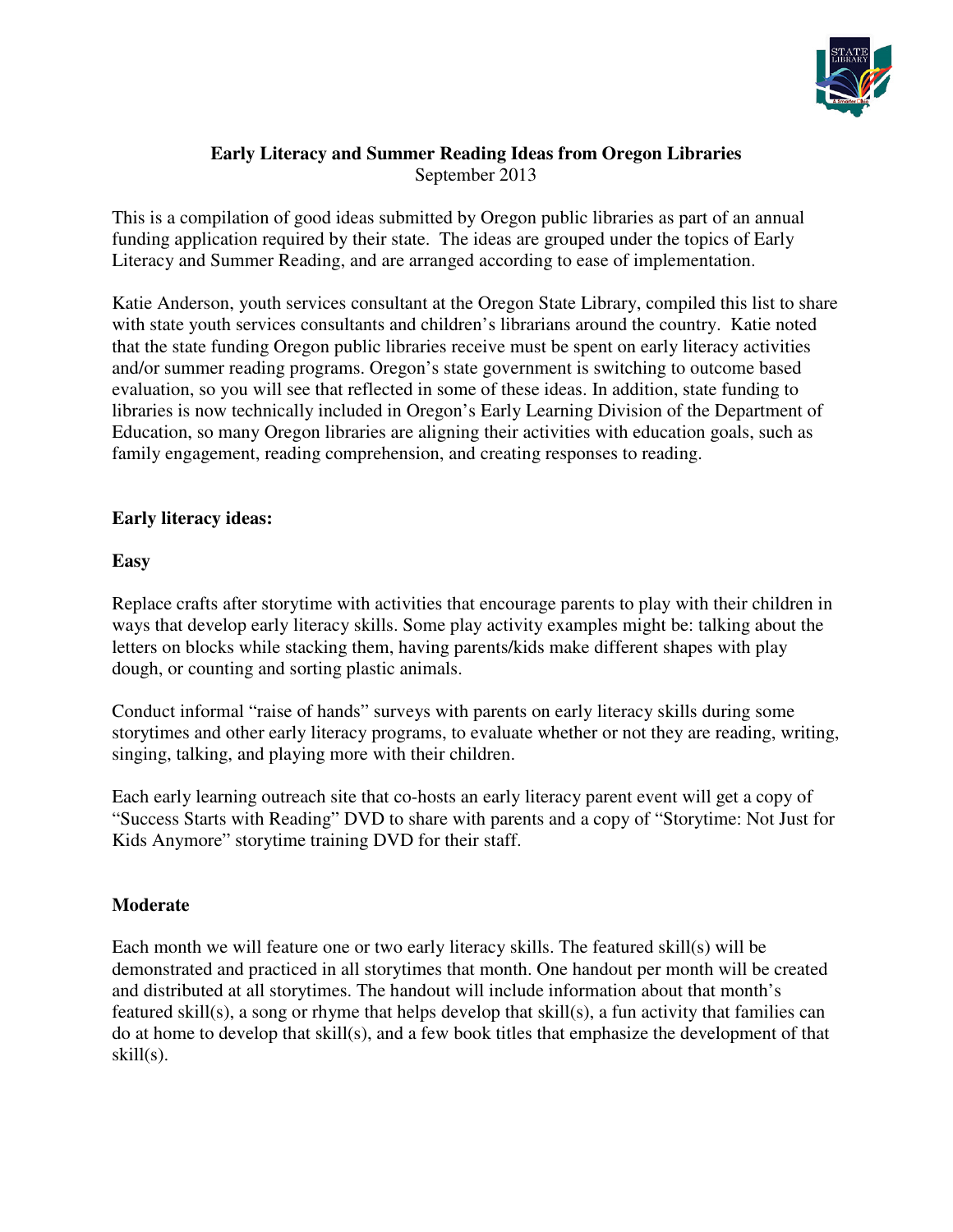

We will implement an early literacy book club to encourage families to read 1,000 books to their young children before they start kindergarten. Families will be encouraged to attend regular inlibrary storytimes, because books read during storytimes will count towards their goal. Prizes will be earned by reaching certain milestones, and a hardcover picture book and book bag will be awarded families and providers who read 1,000 books before their children start kindergarten. An annual awards celebration will be held for winners.

Partner with the local early childhood hub to identify appropriate sites for early literacy information stations where high risk families spend a lot of time waiting. Stations will include early literacy brochures, library information (including the storytime schedule), and other literacy material, like books and magazines, depending on the space at each site.

The library will distribute a quarterly early literacy newsletter in print and digital form.

# **Hard**

In partnership with our local early childhood hub, we will develop a referral card for community agencies such as Head Start, Healthy Start, WIC, etc. The referral card will have a checklist of the partners on one side, space on the other side for the person providing the referral to write their name and phone number, and space for library staff to note whether this family is new to the library or a regular patron. When a community partner wants to refer a client to the library they simply fill out the referral card. If a patron presents a referral card at the library, then they will be entered into a quarterly raffle for gift cards to the local grocery store. The library will track how many referral cards are received from each organization and report back to them. This will give the library and partnering organizations a better understanding of how high-risk families in their community are using the library.

Create five early literacy practice kits with storytime books, activities, and parent handouts to rotate on a monthly basis among Head Starts and childcare providers. A short survey will be included in each kit for providers fill out. Surveys will be used to evaluate progress on outcomes and inform us how to improve the kits.

We will create and loan out sets of 10 good storytime picture books to childcare providers, daycare centers, and preschool who want to participate as group/class in the 1,000 book challenge. We will use the library's Facebook and Pinterest pages to connect participants with books, activities, and each other to help them reach their goal. We will implement an early literacy book club to encourage families to read 1,000 books to their young children before they start kindergarten. Families will be encouraged to attend regular in-library storytimes because books read during storytimes will count towards their goal. Prizes will be earned by reaching certain milestones and a hardcover picture book and book bag will be awarded families and providers who read 1,000 books before their children start kindergarten. An annual awards celebration will be held for winners.

Partner with a correctional facility or another organization at which parents live on site temporarily. Library staff visit once a month on a day when children visit to present an early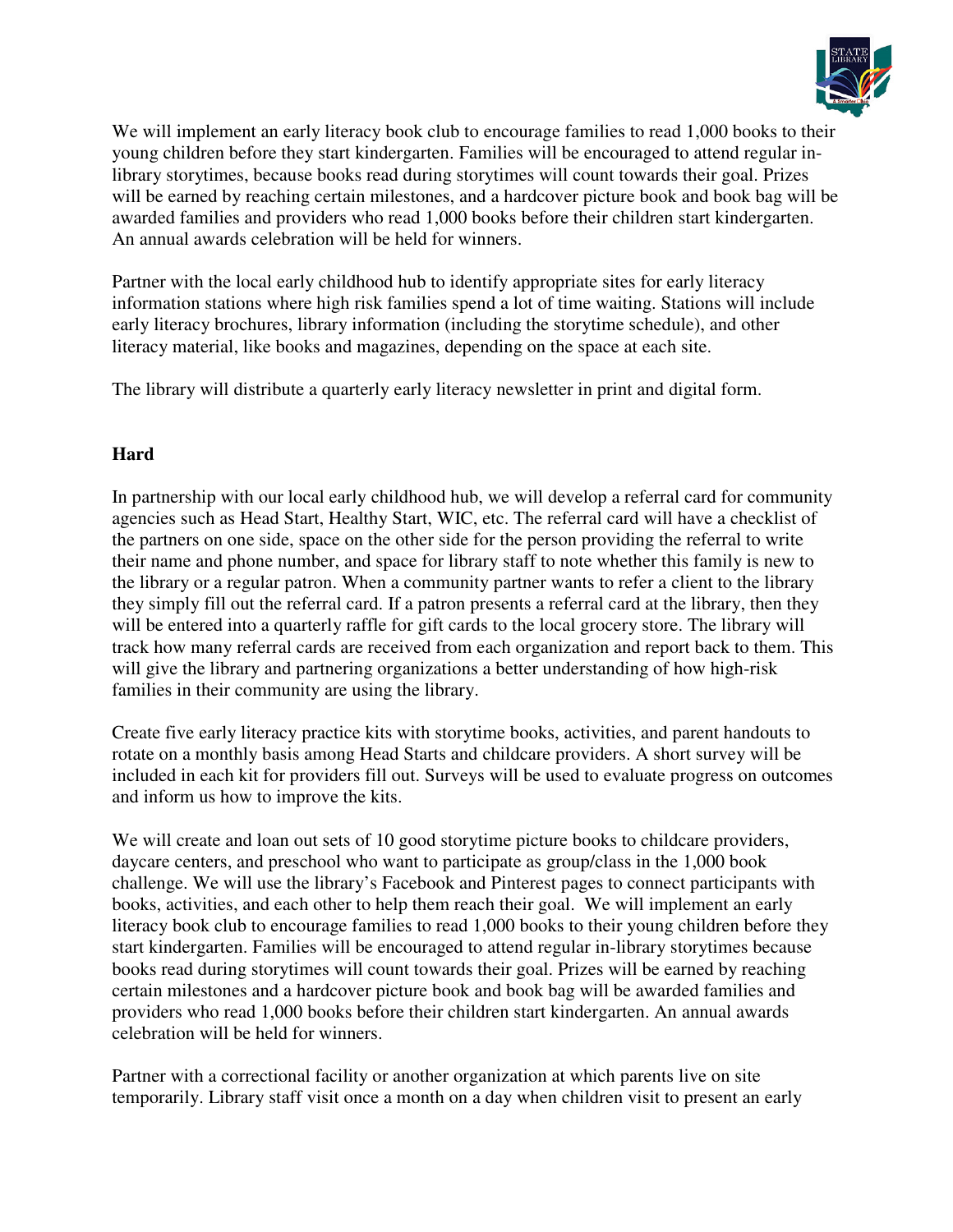

literacy education session to parents only and then do a storytime with parents and their children. Each month parents get two picture books that focus on the early literacy practice or skills emphasized in the education session and storytime. Parents will have these books to share with their children during other visitations while living on site and, when they are released, they will leave with a start-up collection of books for their new home.

Partnering with WIC to offer 1) conduct free classes to parents at WIC clinics on the early literacy skills and practices and early brain development, 2) provide early literacy training to WIC staff so they can help their clients when library staff is not present, 3) offer quarterly storytimes at the library at which WIC clients can earn their required education credit, and 4) improve the children and parents section on the library's website so WIC staff and clients (and more!) can be directed to the website for more information and resources.

Library will work with local early childhood hub to identify Head Starts, childcare providers, and other early childhood services that serve high risk children and will provide early literacy outreach to those sites that includes storytimes, giveaway books, early literacy education for parents/guardians, and early literacy education and resources for site staff.

Implement a pilot project to integrate iPads into storytimes and provide media literacy education, with a focus on app selection, to families with young children.

Maintain an interactive blog/Facebook page that provides short early literacy tips and encourages parents to share their early literacy experiences with each other. This will be mirrored in the library with a bulletin board that also provides early literacy tips and encourages parents to share their early literacy experience in English and Spanish.

Create an early learning space that will be furnished, decorated, and supplied to provide an inviting space in the library where parents and caregivers can access information and resources, and young children can engage in fun early literacy activities. Families will be able to try out and practice new early literacy activities at the library, so they can do them later at home or on the go more successfully. A comment book or bulletin board will be included for parents, caregivers, and children to share their experiences with or feedback about the new space.

Create an Imagination Station sponsored by local businesses. For example, if the local hardware store is the sponsor they will provide toy tools, tool belts, aprons and other related manipulatives that encourage imaginative play. The library will provide the space, a banner in the library above the imagination station thanking/promoting the sponsor, and include the name of the sponsor in all promotional materials.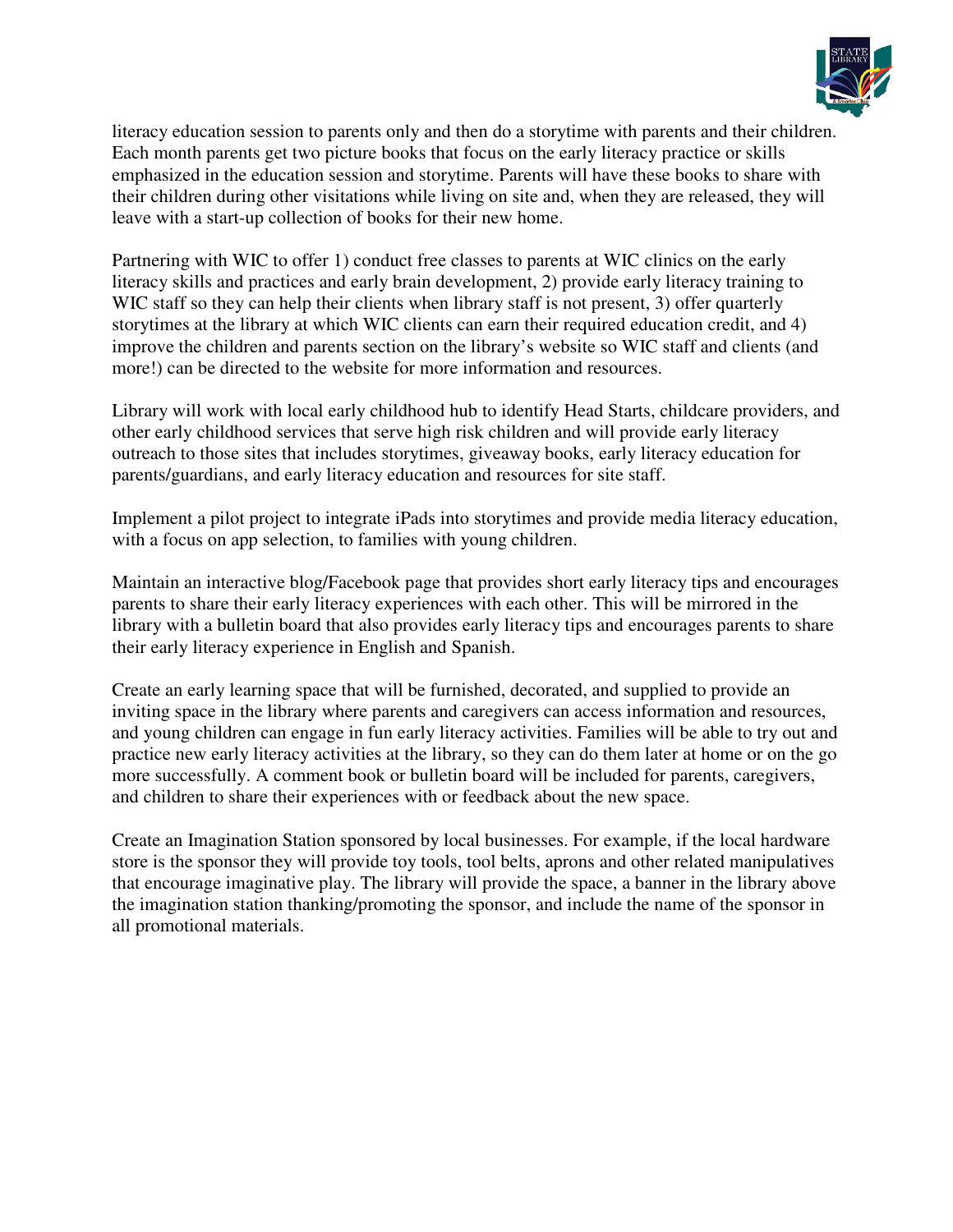

# **Summer Reading ideas:**

#### **Easy**

Training everyone who signs people up to participate in the summer reading program to ask questions like "Would you like to sign the rest of your family up?" to inform patrons that summer reading is for everyone and encourage whole families to participate together.

Offer the same activities and programs as usual, but schedule more of them in the late afternoon, evenings, and weekends when families are more likely to be able to participate together as a family.

Reading logs will track the number of books kids read as usual, but also include something new that will require kids to demonstrate their comprehension of one of the books they read by completing or participating in a fun activity.

Add "attend a library program together as an entire family" to the activity options listed on the summer reading game card.

Add optional book recommendations, conversation starters, and activity ideas to the reading record the library usually uses.

Based on 2013 summer reading participation rates by school, identify two schools with the lowest participation and develop a targeted campaign to increase the number of K-2nd Graders from that school participating in summer reading.

Put the arts and crafts kids create during summer reading activities on exhibit in the library. Invite parents and community members to the opening of the art exhibit at the library. Light refreshments will be served. At the end of summer, select a few of the children's pieces to take to the City Council, school board, and/or library board meetings to show off what the kids did at the library over the summer.

Ask kids a comprehension question about the story they are reading/listening to before they can "spin and win" to get their summer reading prizes.

Summer reading participants will be encouraged to provide written book reviews or pictures to promote their favorite books on the bulletin board in the library.

Run the program as usual, but start providing additional incentives to kids who reflect on their reading and communicate their thoughts. Kids can choose to write book reviews, write a letter to the author of a book of their choice, create a picture of a scene from a book, write a traditional book report, or a number of yet to be determined activities.

Continue the adult summer reading program as usual, but now adults will be allowed and encouraged to submit entries in the adult SRP drawing when they read to their children. We will add a box on the adult entry slips they can check to indicate they read to their child. Staff will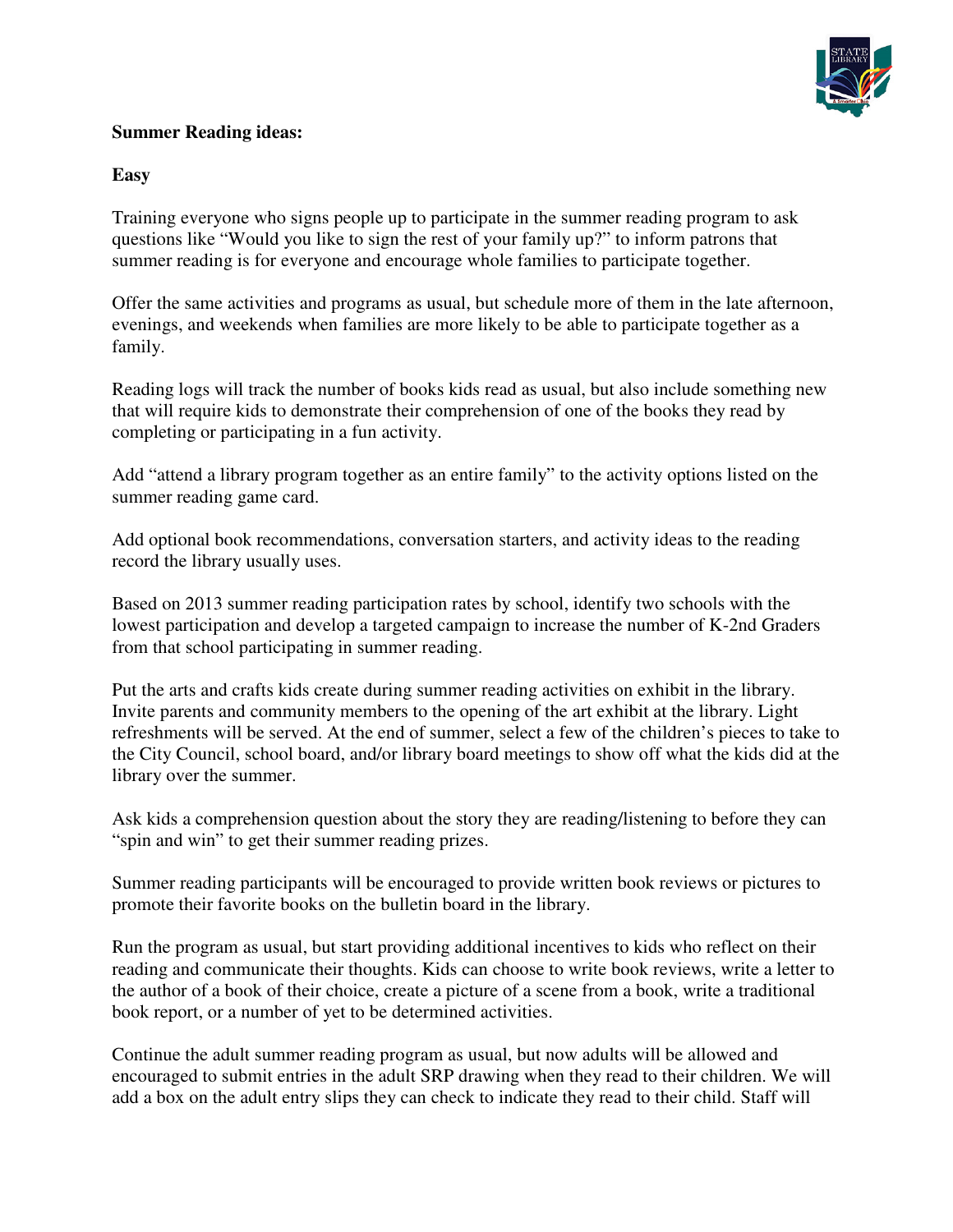

compare the number of adult entry slips with checked boxes with the number of entry slips without the box checked to evaluate how many adults are participating with their children in summer reading.

# **Moderate**

Create a family game card (reading record) that includes literacy based activities for families to do together. Families completing the family game card are entered into the family raffle to win a prize—a movie that appeals to all ages or a board game or something everyone in the family might enjoy.

Create and circulate family read-aloud kits that include multiple copies of a book so each family member can follow along while one person is reading aloud. The kit will include discussion questions and activity ideas.

Host two elementary school age programs that will include a reading at the beginning followed by a craft or activity related to the reading.

Add a reflection activity at the end of every contracted performer's program, display circulating material that relates to the program for people to check out on their way out, and distribute a handout with recommended books and activity ideas for extending the experience at home.

Invite children and teens to review books on the library's Facebook page.

Partner with the community center to provide more activities in the community. We will provide a weekly craft activity at the community center that will relate to the presenter or topic of summer reading activities happening at the library that week.

Summer reading participants will be invited to be filmed talking about their favorite books (with parent permission) to promote them on the library's website and Facebook page.

#### **Hard**

In partnership with local schools, use a referral card system to increase efforts to engage highrisk children in summer reading. The referral card will have a checklist of the schools on one side, space on the other side for the person providing the referral to write their name and phone number, and space for library staff to note whether this family is new to the library or a regular patron. When school staff want to refer a student to participate in the summer reading program they simply fill out the referral card. Kids who present a referral card during the summer reading program will be provided with an additional incentive. The library will track how many referral cards are received from each school and report back to them. This will give the library and partnering schools a better understanding of how high-risk families in their community are using the library.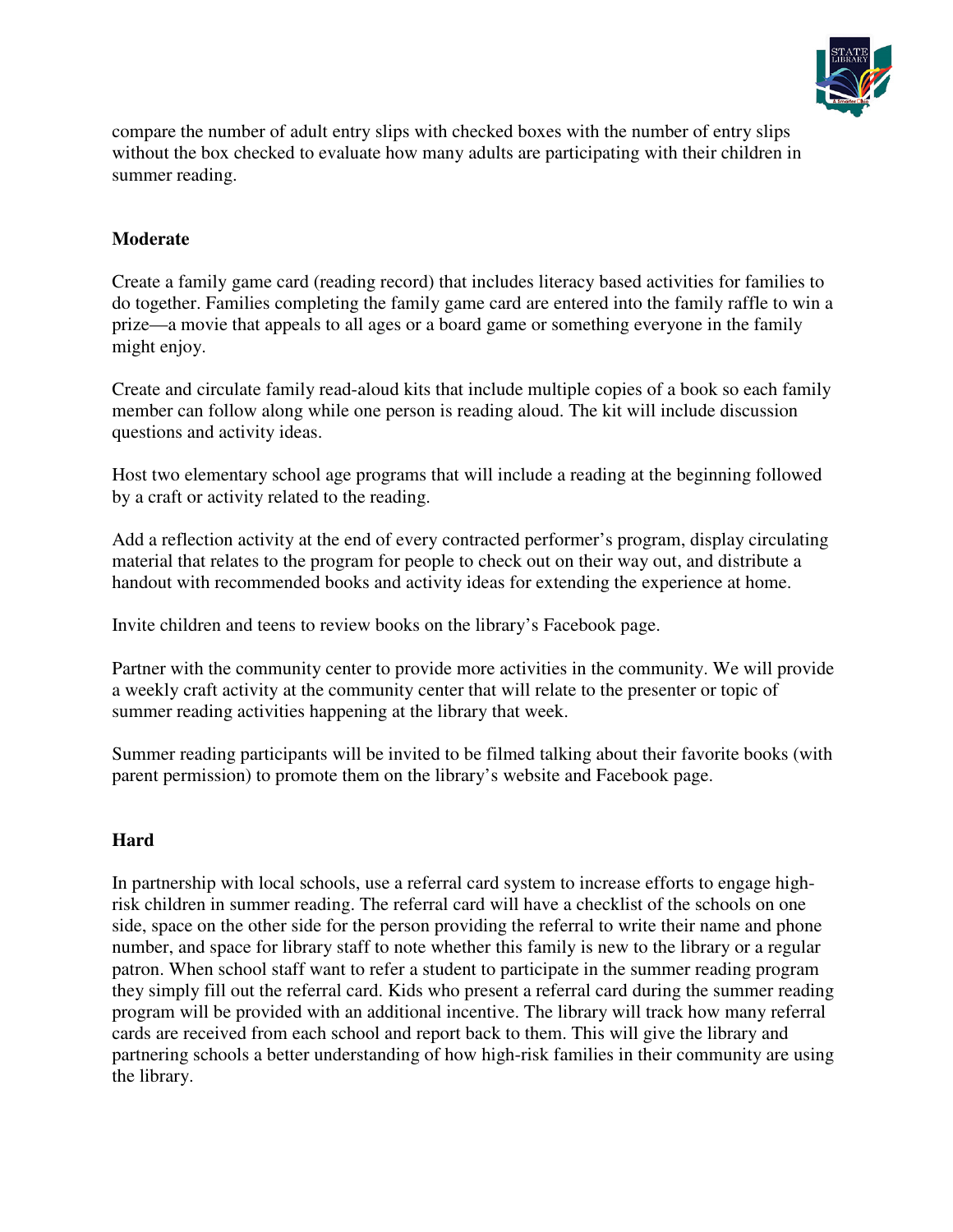

Host two family craft events which will have 5-7 stations that relate to the summer reading theme or encourage kids to create responses to what they're reading/listening to. Examples of the response activities are:

- Create a life-size version of a favorite character by using the outline of a real person on butcher paper.
- Draw, paint, or color a picture of a favorite sidekick or supporting character.
- Create a realia depicting a significant aspect of a favorite book.
- Write a book review to be added to the library catalogue.
- Create a video (flip camera or smart phone) to demonstrate a skill of share a fact learned from a book. Videos will be posted on YouTube with parent permission.

The local Parks and Recreation Department and public library's summer programs will both use the statewide summer reading theme. Each week Parks & Rec and the library activities will focus on the same sub-topics of the statewide summer reading theme. Parks & Rec and the library will coordinate the days and times of their activities to leverage existing Parks & Rec transportation and add stops at the library so kids can more easily go from one activity to the next.

Partner with community organizations to provide summer reading program materials to schools providing free lunches and keeping their school library open during the summer. Transport children participating in summer reading at those sites to the grand finale at the library.

Children will create their own picture books on iPads in the library over the course of the summer and share their books with other participants at the summer reading grand finale.

Offer a nonfiction reading challenge that encourages families to participate together because children will need help from adults or older siblings to find books in each non-fiction section. The challenge also includes some writing and other creative activities families can do together. Special incentives will be awarded to children and families who complete this challenge.

Host a program which requires parents and their older children and tweens to use technology to complete a scavenger hunt through their favorite books from when they were young children. The scavenger hunt will require kids (and their parents!) to effectively communicate their understanding of and opinions about their favorite childhood books.

Contract with local educators to present three science programs. A handout with a list of materials used during the program and supplemental books, DVDs, software, websites, and project ideas for further exploration will be distributed after each program. Completed projects will be displayed in the library the last week of the summer reading program. Then some of the projects will be taken to City Council and School Board meetings to demonstrate how local youth created responses to their reading and learning as a result of participating in the library summer reading program.

Partner with the school and summer free lunch program to put bilingual summer reading and summer free lunch promotional material in the weekend food backpacks, for children on food assistance, during the month prior to when school gets out for the summer.